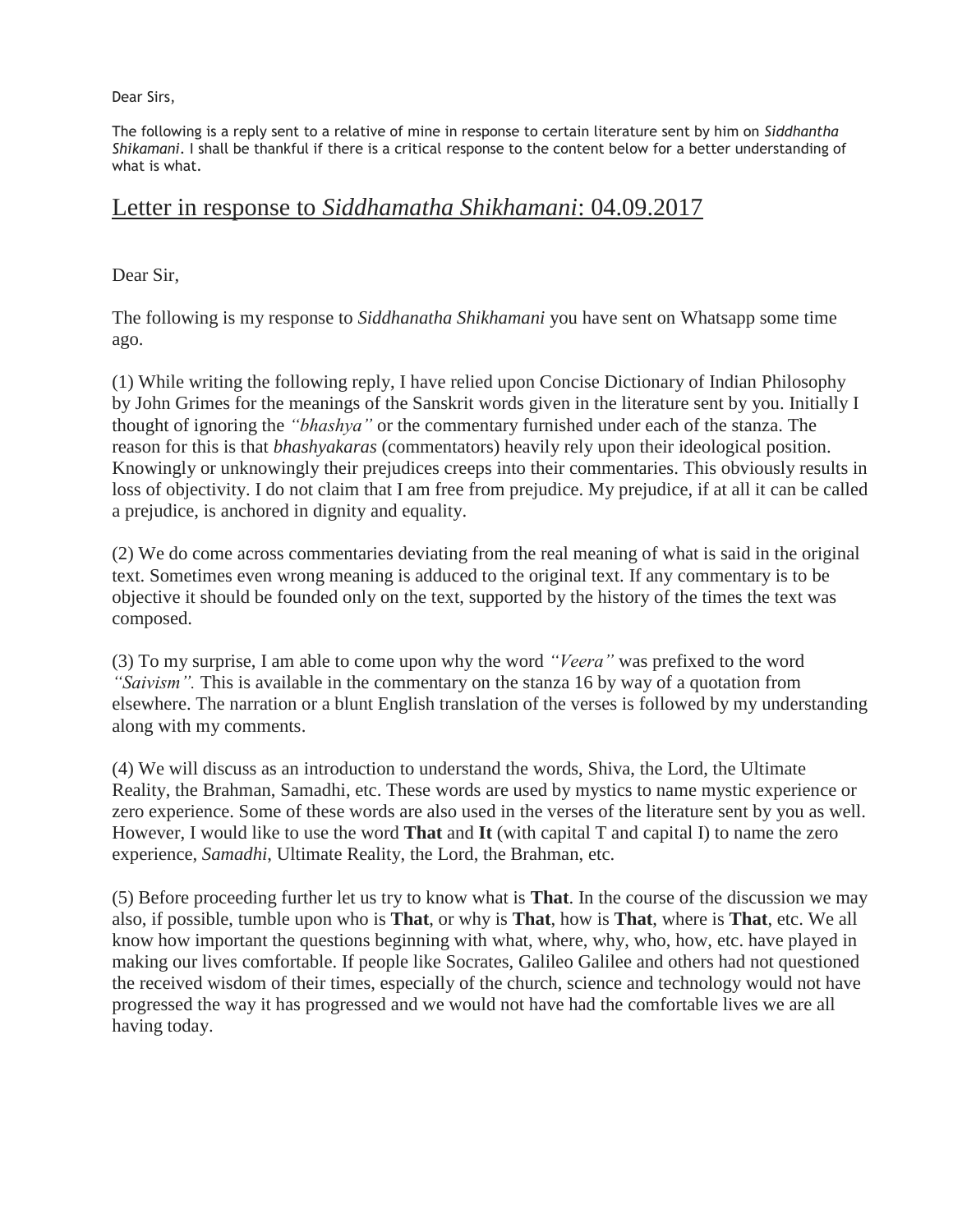(6) The experience of the Brahman or That and its knowledge is defined as mystic experience in anthropology and in theology (experience of the Brahman in Hinduism, Nirvana in Buddhism, I am not aware of the word used in Sufi tradition, Grace or Bliss in Christianity).

(7) What is mystic experience? Anthropologists as well as the scriptures, especially the Hindu scriptures, say that when there is mystic experience, one will not be able to differentiate between the subject (i.e. the experiencer) and the object (i.e. the experience) and that the experience is highly pleasurable or ecstatic. In other ecstatic experiences, such as orgasm, the individual will be able to discern himself (herself) not only from the experience of orgasm itself, but will also be able to see other objects around him (her) as different from himself (herself). But this is not the case with mystic experience.

(8) When a mystic is under the spell of That, he will not be able to see a chair in front of him as a different object; he will have a feeling that he is the chair in addition to he being himself; if he is cycling, it is the cycle which is cycling and not he, and that he himself is the cycle and the cycle is he; he will not find the difference from the chair he is sitting on and the chair itself; if he sees a person he will not able to notice that the person he saw is different from himself; thus he sees himself and entire universe as One and not as different objects. Thus a mystic says that he and the universe are one and the same; they are not different entities. In addition to this there is the feeling of ecstasy; there is enjoyment. The difference between any other enjoyment or any other experience and zero experience is that, here there is no enjoyer or experiencer in zero experience; there is only enjoyment or experience, leading to complete loss or absence of the self, the ego. Absence of self or ego is eulogized in every religion.

(9) Anthropological literature says that not all human beings have mystic experience. Some have and others do not. Why all cannot is not known. Agehanda Bharati, a well-known mystic says that it is difficult to subject mystic experience to scientific investigation. Generally mystics are secluded people. They do not mingle with others. They are aloof. They do not talk about **That** with others. If at all they talk, they talk about **It** only to other mystics or those who are very close to them. I read the book about mysticism (Light at the Center – Context and Pretext of Mysticism by Agehananda Bharati) when I was young; mystic experience had not yet been subjected to scientific investigation then. I do not know the position now.

(10) There are chances that certain drugs (like LSD) may induce the experience in some. This however does not mean that all who take to drugs will have mystic experience. Many sadhus on the plains of the Himalayas pursue **That** with the help of drugs. Not all. In monasteries some pursue **That** their entire life. Again some may have, and many without having the experience of **That** even once.

(11) Mystics have recorded that when one has **That** experience for the first time or without having heard that there is such an experience, they may get totally scared and would try to get out of the experience, by indulging in too much physical activity. However, once **It** is experienced and Its knowledge is remembered one would wish to continue to have the experience frequently and for a length of time. Mystic experience is a most pleasurable experience. This makes mystics seek it frequently. Sri Ramakrishna used to cry, if the experience did not recur. This has been recorded by his followers.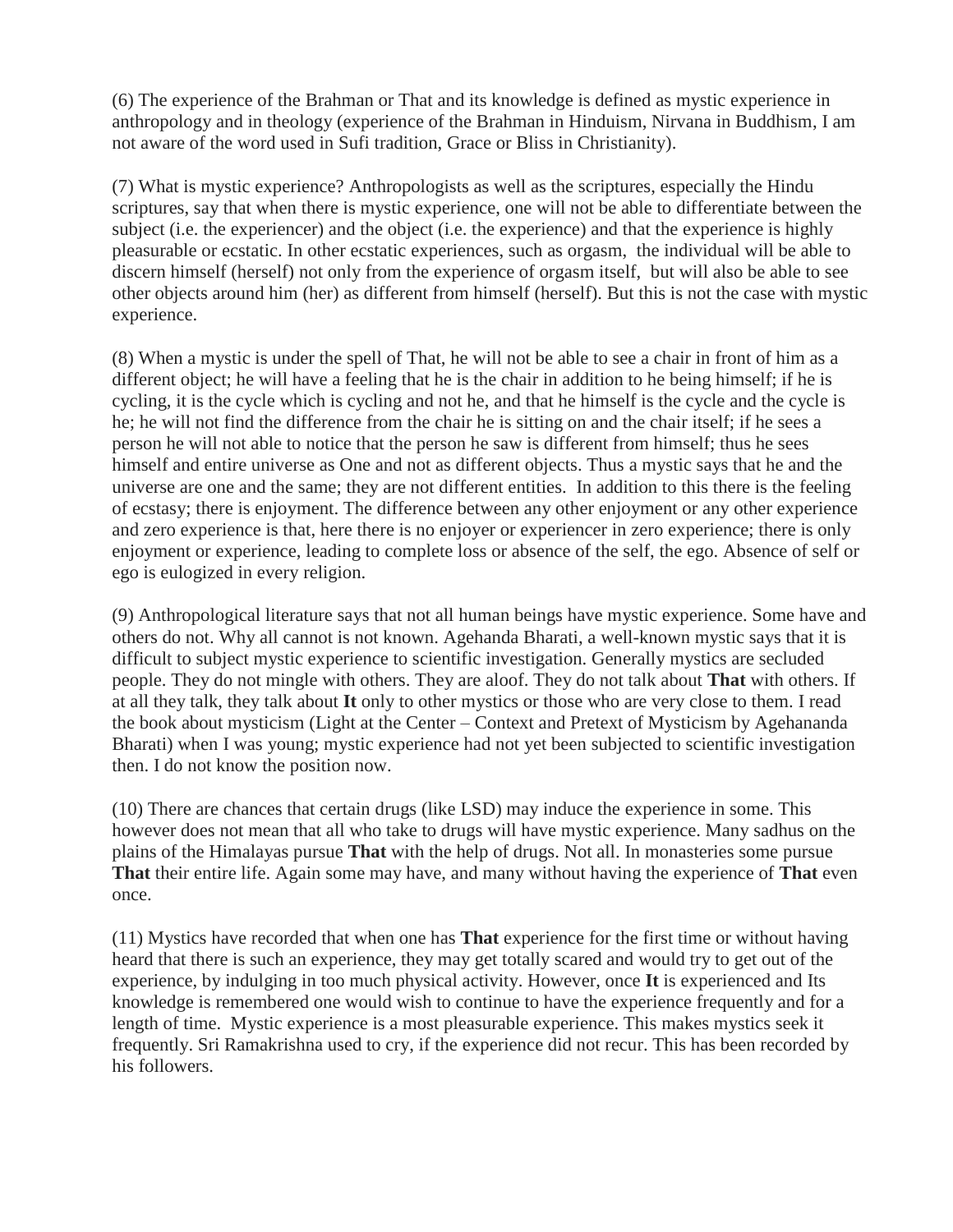(12) India has had, and now also has, many mystics. Ramana Maharshi, Ma Amritananda Mayi, Adi Sankara, Jiddu Krishnamurthi, etc. Ma Amritananda Mayi is one who is alive. It is not known whether Sadguru Jaggi Vasudev and Sri Sri Ravishankar are mystics. Their statements are similar to those of mystics.

(13) Statements of mystics are full of metaphors and allegories (e.g. of Allama's). Sometimes they are contradictory and most of the time confusing. This may be due to lack of development of suitable vocabulary for mystic experience. However, language of the mystics has been used by people like Sri Sri Ravishankar and Jaggi Vasudev to confuse gullible audiences or to cover up their own lack of clarity.

(14) Lord Krishna creates immense confusion in Arjuna in the *Bhagavat Gita*. Certainly the Bhagavat Gita confuses more than clarifying. This does not mean that the Gita is to be derided. The Gita is one of the finest literary texts, if not for its content. It has to be read as a piece of literature for enjoyment and not as a sacred text. We have innumerable commentaries on the Gita either to clarify or to confuse. Any objectivist will vouch that the commentaries are more confusing than the Gita itself; each commentary, including Dr Radhakrishnan's, confusing the other and all confusing the whole population.

(15) Generally a mystic has disregard for and discards all material things in life (like Allama did), including name and fame; such is the nature of mystics; however, there may be deviants who may pursue material things, like Jaggi Vasudev. It is not known whether the known mystic Ma Amritananda Mayi has vigorously denounced her supporters and followers not to praise her. It is pertinent to point out that mystics are wary about talking about it. Any probing will make them a recluse.

(16) Scholars consider the Vedas, Saiva Agamas, Puranas and Vachanas of Basava and others as the sacred texts of Veerasaivism; whereas, for Saiva Siddhantins, in addition to Saiva Agamas and the Vedas and a host of scriptures originated in Tamil Nadu are considered as sacred texts. We will try to know why the word *veera* is prefixed to *Saiva* to name it as *Veera Saiva* later. The word Lingayat is a general term referred to those who are followers of *Veera Saivism*; this again is according the dictionary on Indian Philosophy already quoted.

(17) Only today i.e. 04.09.2017 I came to know that *veera saivism* originated in 13-14 century CE while reading an article by Jamadara SM in Prajavani. He also narrates how it came about from *Araadhya Brahmins* who got converted to **Lingayat** sect, but could not get rid of *Vaidika* principles and practices. It is needless to say that *Vaidika* principles and practices vehemently want continuation of *varnashrama*, the graded caste system, like the wealthy of the yore wanted continuation of slavery. They were against abolition of slavery and were disillusioned when slavery was abolished 200 years ago. Similarly the upper castes do not want abolition of caste system, which is immoral. Gandhi and many other leaders of the Congress wanted continuation of caste system. Now the entire Sangh parivar and its off shoot BJP wants its continuation The caste system in India is so beautifully constructed that every caste has some other caste below it to dominate.

(18) It is common knowledge that man (also woman) takes out his anger on somebody else; it is in his nature to dominate or subjugate others, especially when there is anger or a fear of losing one's position or privilege. The Hindu scriptures sanction discriminations. Any sanctioned discrimination surely lends support to domination and subjugation normalizing it. In the caste system, you will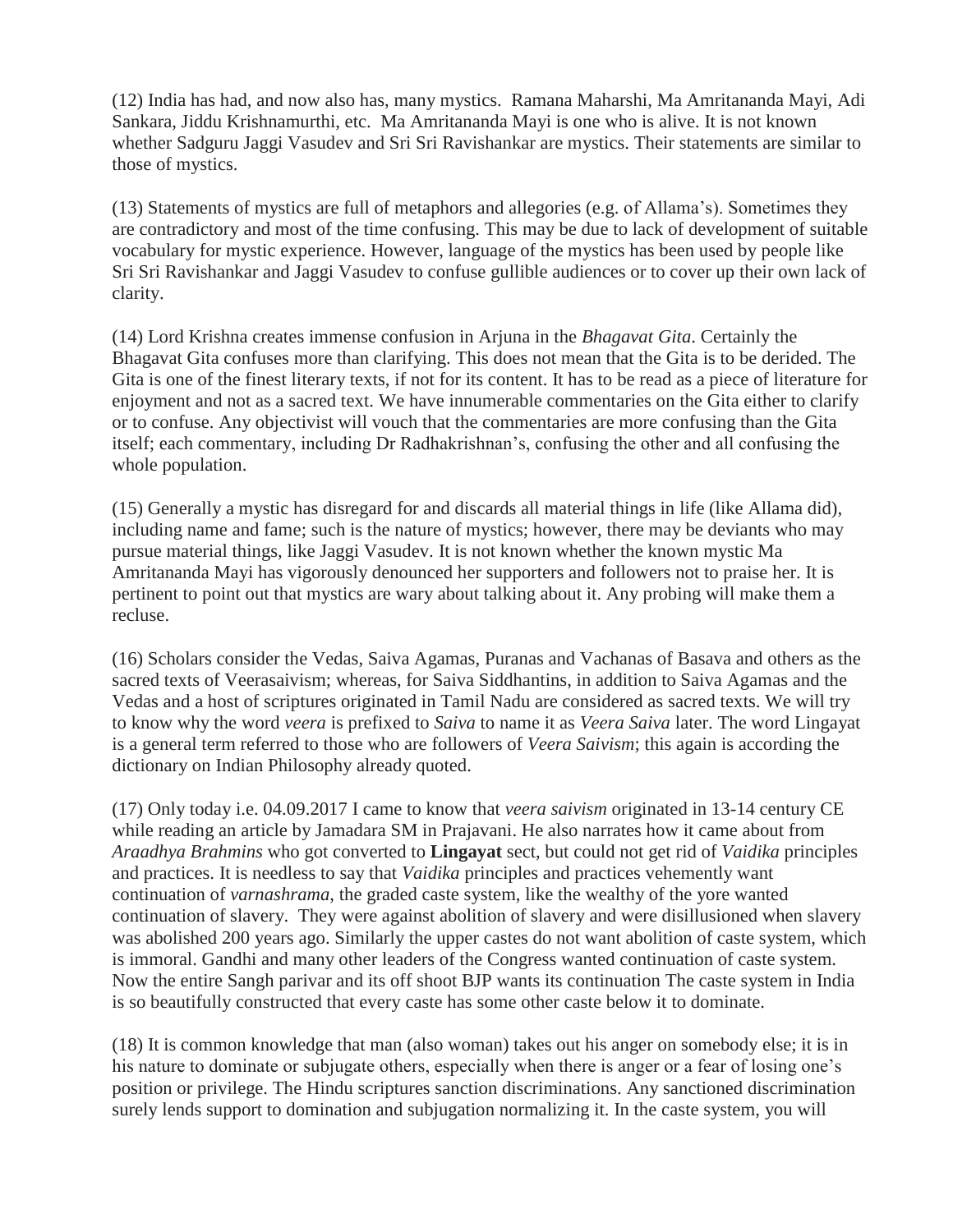invariably find a caste below yours to dominate and subjugate. This meets the requirements of the nature of human beings, where the powerful will find someone vulnerable to subjugate, which is sanctioned by 'sacred' texts and practice, if not by law. Caste system is immoral. A religion which favours caste system is an immoral religion.

(19) The caste system beautifully meets the nature of human beings; and the nature of human beings is guided by the pleasure principle. What is pleasure principle? (I do not know who the author of the pleasure principle is). According to pleasure principle thoughts and actions of man are always either in the direction of pursuit of pleasure or avoidance of pain. If we can objectively observe our own self, this becomes amply clear. This can be observed in others also. So is it with societies or communities. Jiddu Krishnamurti once said that a society is an extension of an individual. Even behavior of nation states is guided by pleasure principle.

(20) The caste system grants certain privileges on account of which and on account of the nature of interactions we have amongst different castes makes an upper caste man to look down upon a lower caste man and a lower caste man to look upon the upper caste man. The child observes this and the idea becomes a sort of innate in it. Similar is the case of the relationship between the wealthy and the poor. No individual would like to discard such a privilege inherited either by way of caste or by way of wealth, which comes free of cost and with no effort. The inheritor of the caste gets the privilege free of his own effort. The inheritor of wealth gets it, though immorally, without contributing anything for creation of wealth, only because the law purports. Inherited wealth thus is unearned and is stolen from those who contributed for it, including the labour. Profit of Adam Smith and surplus value of Marx can rightly be called stolen assets hence immoral.

Now the verses of the text sent by you:

(21) Stanza 14: While taking into account *kama* (desire) and considering the later part of the treatise (viz, Agamas), it can certainly be said that Shiva, the Ultimate Reality, the Lord has himself has said *Veera Saivism* is a great religion. Here, Lord Shiva is considered as having the form of a human being. Stanza 15 says *"vidyaayaam shivaroopayaam"*, meaning that one who is educating himself in understanding That which is in the form of Lord Shiva and spends much of his time and resources (body and mind) in having, or undergoing, or being, or gaining, or attaining, or earning in the experience of **That** and has it. The words earning, gaining and attaining are wrong words while relating to **That**. Kannada language uses the word *shoonya sampadane*. The word *sampadane*, according to me is wholly wrong, while relating to zero experience, for **That** *cannot be earned*, *cannot be gained*, *cannot be attained*, but has to grace itself, has to descend itself on the person pursuing it. Thus *sampadane* is a misnomer. It is hoped that the learned in this field will substitute a suitable word for *samapadane*. An important element to be called a mystic is that it has to be his vocation to pursue to be in the experience of **That**.

(22) Viswhanathan Anand's vocation is playing and teaching chess; Anil Kumble's vocation is playing and teaching cricket. The vocation of a trader is to trade, the vocation of a doctor is to examine patient and administer medicine, the vocation of a lawyer is to pursue law and courts for his clients, etc. We find that it is not the vocation of 99 percent of *veera saivas* to take the vocation of pursuing **That** and being in experience of **That** most of their life. It cannot be the vocation of an entire population be they *veera saivas*, or saivas, or any sect or religion which exhorts to pursue **That** and be in the experience of **That** all their life. **That** seems to be the pinnacle of the teachings of the *Veera Saivism*. Such exhortations are found the Gita also. Late Swami Chinmayananda used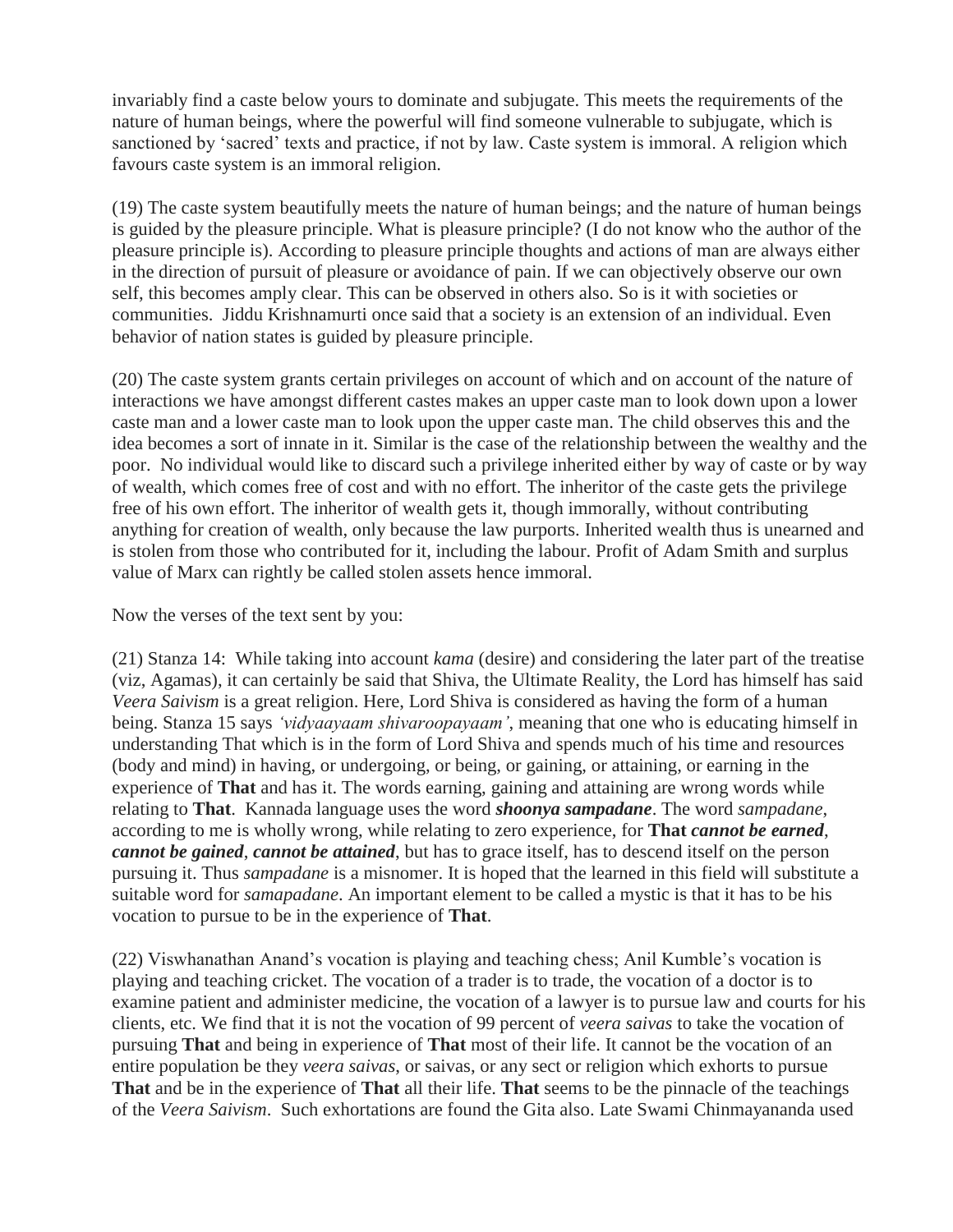exhort his audiences to pursue **That** during his *Geeta Gnana Ygnana* discourses, which I used to attend very ardently. In fact, I attended a short course conducted by one of his disciples when I was young. Swami Chinmayananda was not a mystic, though he pretended to be one.

(23) *Advait, Dvaitha*, or any other religious philosophies which are really grand and beautiful are to be limited for studying and enjoying the beauty of it, and surely not for an entire population to follow. They should not be thrust on an entire population. The Gita is to be read, or studied, only to appreciate for its poetic excellence and to find out truth or falsity in what it says and surely not to follow. The Mahabharata and Ramayana are to be read and studied for beautiful stories in them and not to discern moral ideals or moral codes in them. Needless to say that Indian moral code is inadequate to meet the needs of man and hence of the society. This does not mean that the moral code of the West is any better. Surely Western moral code is much more adequate than that of the Indian for it gives more leeway to individuals.

(24) Morality which is easy to understand and see whether one has or has not, can be found in simple precepts like those given by Basava, and surely not Allama (my knowledge of Allama is limited to a couple of vachanas of his). One need not know Einstein's theory of relativity or law of thermodynamics to lead a happy and peaceful life. It is ridiculous to ask an entire population to learn and understand Einstein's theory of relativity or law of thermodynamics and telling them without understanding them they cannot attain salvation or lead a happy and peaceful life. Similarly, the experience of **That** and its knowledge is not essential for happy and harmonious life.

(25) Anthropologists and mystics themselves, unlike religionists, have found that That experience is not amenable to all. Pursuing **That** entire life may not result in experiencing That even once. It may be that only those who have a certain genetic code in them experience it. Only further scientific investigation should tell. Moreover, **That** experience is unessential for a happy and harmonious life of man and society, as what is most required for happiness is something like the manifesto of Basava, viz, *kalabeda kolabeda*. Hence, thrusting **That** on an entire population is a heinous crime, which has been committed by religions and religionists, thousands of years and is being committed and will continue to be committed in the future, so long as ordinary people understand that That is unessential for a happy and harmonious life.

(26) Now who is this ordinary man and why does he follow what an elite says brings us to the discipline of sociology and of values, which we will not discuss.

(27) Stanza: 15: It is those men who are too immersed in the knowledge of the Ultimate Reality, Shiva, the Lord, it is for that reason they are called *Veera Saivas*. But, most of us are too immersed in non-religious (secular) transactions in life and not what is said in the stanza; whatever little time we devote towards prayer or puja is spent in uttering *shlokas* or *vachanas* either loudly or silently in the mind, in addition to pleading for a better life for oneself and one's family. Undoubtedly, such a supplication, as Jiddu Krishnamurti said, is a self centered activity and is hardly a meditation immersed in the knowledge of the Ultimate Reality or **That**.

(28) Stanza 16: It is this word (meaning *Veera Saiva*) that points to those who experience in the knowledge of the happiness (happiness is not an equal word for *Ananda*; even English word bliss is not equivalent to *Ananda*) they are called *Veera Saivas*. Further rereading of the texts and research in history is needed to find out the causes that led to prefixing *Veera* to *Saivism*. The word *veera* denotes courage. What is required to pursue mystic experience surely is not courage, but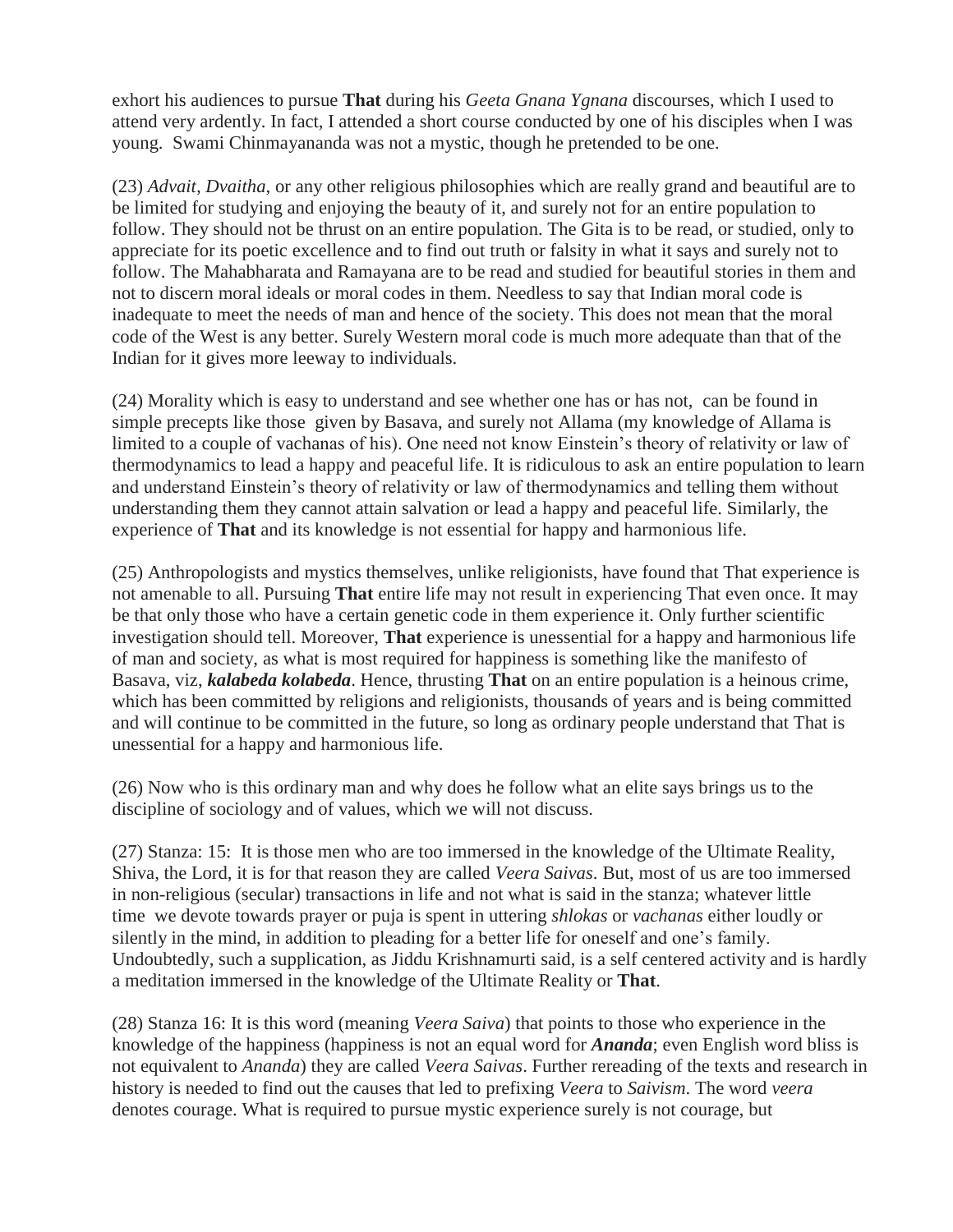perseverance. Thus the word *veer saivism* itself is a **misnomer**. It may be that there was an actual war or war like situation during 13-14<sup>th</sup> century which might have exhorted the followers to fight courageously for the cause of *Saivism*, which in effect must have led to prefixing the word *Veera* to *Saivism*. This is only a conjecture.

(29) On commentary under stanza 16: The second Para of the commentary on the  $1<sup>st</sup>$  page is a narration of what is known in Hinduism as the experience of the Brahman, the Ultimate Reality, the Lord, etc. Such experience is known as *Ananda* (which is not happiness, but something more; more than ecstasy). Such an experience is extolled and forcefully stated by Shankara in *Advaita Vedanta*. It is not known where *"Shivajeevaikya prbhodhikaayam…."* is quoted from. Surely it gives not only a clue of why the word *"veera"* was prefixed to *Saiva*, but also forms the foundational basis for it. That is, a person who follows precepts of what is said in the stanza 15 and 16 being called a *Veera Saiva*. The precepts of what is said in the stanzas should the core of *Veera Saivism*, which hardly is the case with those who profess that they are followers of *veera saivism*. There is no mention of this in the present discussions that are going on between **M.B. Patil** and others. Though it is difficult to make the laity understand this, we are missing an opportunity to make them know that there is something like **That**. The clergy of *Veera Saivism* and the elite must be deliberately keeping the laity in the dark on **That**. Once the nature or attributes of **That** is made known to the laity, they surely will understand that **That** is not essential for a happy and harmonious life. They then will abandon its religion. May be it is how **Basava abandoned** *Brahminism* **and** *Hinduism* associated with it. This may be the fear of the clergy. The clergy and the elite are hand in glove here, like the church and the elite were hand in glove in the West in the yore, similar to the elite and the clergy in the Islamic world.

(30) The word *"ramisu"* clearly and correctly says that one who enjoys the experience of the Ultimate Reality, the Lord, the Brahman, (and unfortunately says is a *veera*, instead of using a word equivalent to perseverance); one who saw the Ultimate Reality, had the *darshana* of Shiva and therefore he is a Mahatma. He is a *Ananda leela vihaari, brahmagnani*; it is not a merely learned man or a *pandit* who say this, but those who have self-knowledge. It is reminded that there shall be no enjoyer during the course of experience; there shall only be the enjoyment or the experience.

(31) A couple of weeks back I attended a lecture on Vachana and Vachana Sahitya by a Kannada and Sanskrit professor Sri Mallepuram G Venkatesh at the Indian Institute of World Culture on BP Wadia Road, Bangalore. What he said was that sayings of Basava are easy to understand, which surely is, and is directly related to day to day life; but that of Allama is difficult and confusing. Allama's vachanas center on the Ultimate Reality. Some scholars eulogize Allama, like the professor did. The reason is not hard to seek. It is in our culture to eulogize one who does something that is difficult to do or practise or obtain, e.g. celibacy. Unlike the Gita or the Allama, Basava, as everybody knows, is down to earth and can be understood by the learned and laity alike.

(32) Let us see why Basava is more important than Allama. We have discussed about the mystic experience, but not the nature or other attributes of the mystic; no other properties or other attributes of the mystic. Agehananda Bharati says that there is absolutely no difference in the nature of a mystic and a non-mystic. The mystic by nature may be short tempered, or humble, or egoistic and so on. The fact that he had the mystic experience does not change him. What however may happen is that after the first or a couple of experiences, some mystics may become oblivious to societal norms and morals and may lose interest in all that is sought after by ordinary people in life. The reason for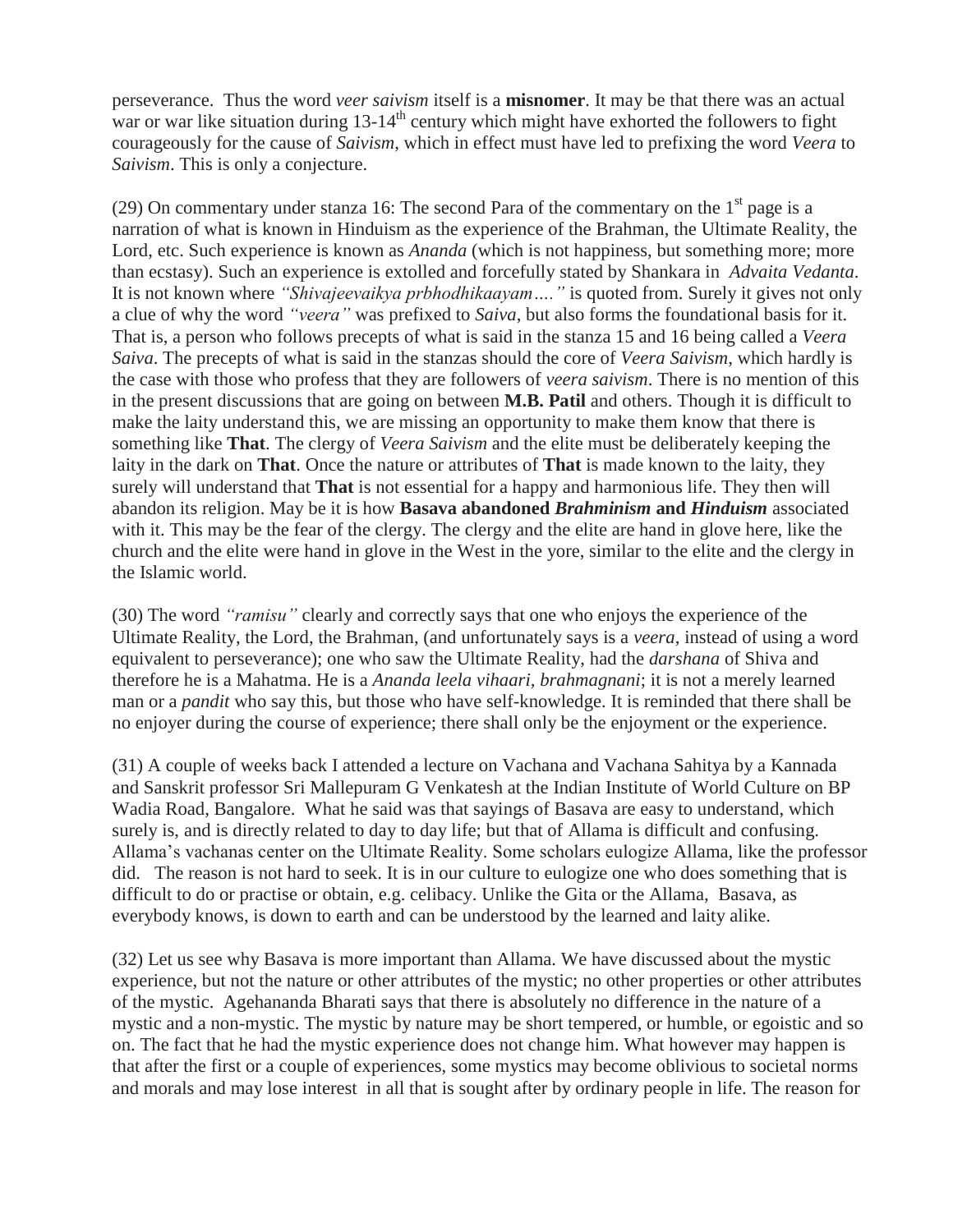this is not hard to see. The mystic experience is more than ecstasy. Obviously anybody will pursue it with all energy and attention. But it must be known that **It** may not grace!

(33) I do not know how many mystics are there in the world. There may be hundreds or thousands. But known ones are countable. As mystics are reclusive and do not talk about their experience, it is difficult to conclude whether there are a large number of mystics on the earth. Only anthropologists should tell. Of course we do not read of their presence in news papers. We may assume that their numbers is minute to have an impelling effect on any society. However, it is the trick of the texts like the Gita or the vachanas of Allama which has hypnotized (including me) generation after generation, of course, supported by other religious texts, rituals, traditions and commentaries.

(34) What had been of urgency and imperative for ordinary folk from time immemorial and now is not mystic experience so beautifully stated by Allama or Shankara or the *Bhagavat Gita*. It cannot be denied that the Ultimate Reality, the Brahman, the zero experience, is eloquently expressed by these luminaries and texts exhorting people to pursue it. However, these texts hardly make people understand vagaries of human nature (jealousy, hatred, desire, ego, etc.) and manage them, if not get rid of them; especially the vagaries in one's own self, if not those in others. Worse, the Gita says that you have to do the duties assigned to your caste and not seek its results for your personal happiness, but leave it to the Lord. Such exhortations of the Gita are obnoxious and misleading. Hammering of such thoughts centuries upon centuries has lead Indians to fatalism. Thus Indians do not have the habit of analyzing the causes of failure of their effort in any venture and understand various factors, including their own limitations and take plausible rectificatory steps for future ventures, whether such ventures are in the realm of business or emotion. Instead we find 'failures' going to astrologers encouraged by *Hindutva* and mass media.

(35) What usually happens, on account of exhortation by the texts like the Gita and the Gurus is that life is spent in the purported aim of achieving the Highest, indulging in prayers and rituals, and carrying on secular transactions in life without giving an iota of attention to one's own attributes (e.g. jealousy, hatred, desire, ego, etc.) and see whether it is possible to manage them if not get rid of them. Getting rid of them surely is very important for harmonious life. Thus fatalism is disallowing even examining one's own abilities and shortcomings; we all know that examining them is extremely important for success in life.

(36) Basava's vachanas while are easy to understand and follow, they constantly ask us to question oneself about one's own jealousies, hatreds, desires, egos, etc. Of course, following Basava's teachings surely will not bring success in secular life. Success in secular life involves domination and manipulation of ideas, things and people. Basava's manifesto, viz, *kalabeda, kolabeda…* is patently against domination and manipulation. I do not know whether Basava talks of success in life, viz, the mundane success of earning name, fame and property. He surely stressed the importance of equality where dignity of human being and harmony in society and equanimity within (viz nonconflict within the self of the individual). What else can be the ultimate goal of any human being and that of the society he lives in?

(37) The commentary in the literature sent extols the one wearing *koupina* who has had mystic experience as a *veera saiva*; this creates a false notion that a *veera saiva* is eligible for the mystic experience, especially if he is frugal; and he can achieve It, and that it should be the ultimate goal in his life. A mystic is no better or worse than any other ordinary human being, ethically. A mystic can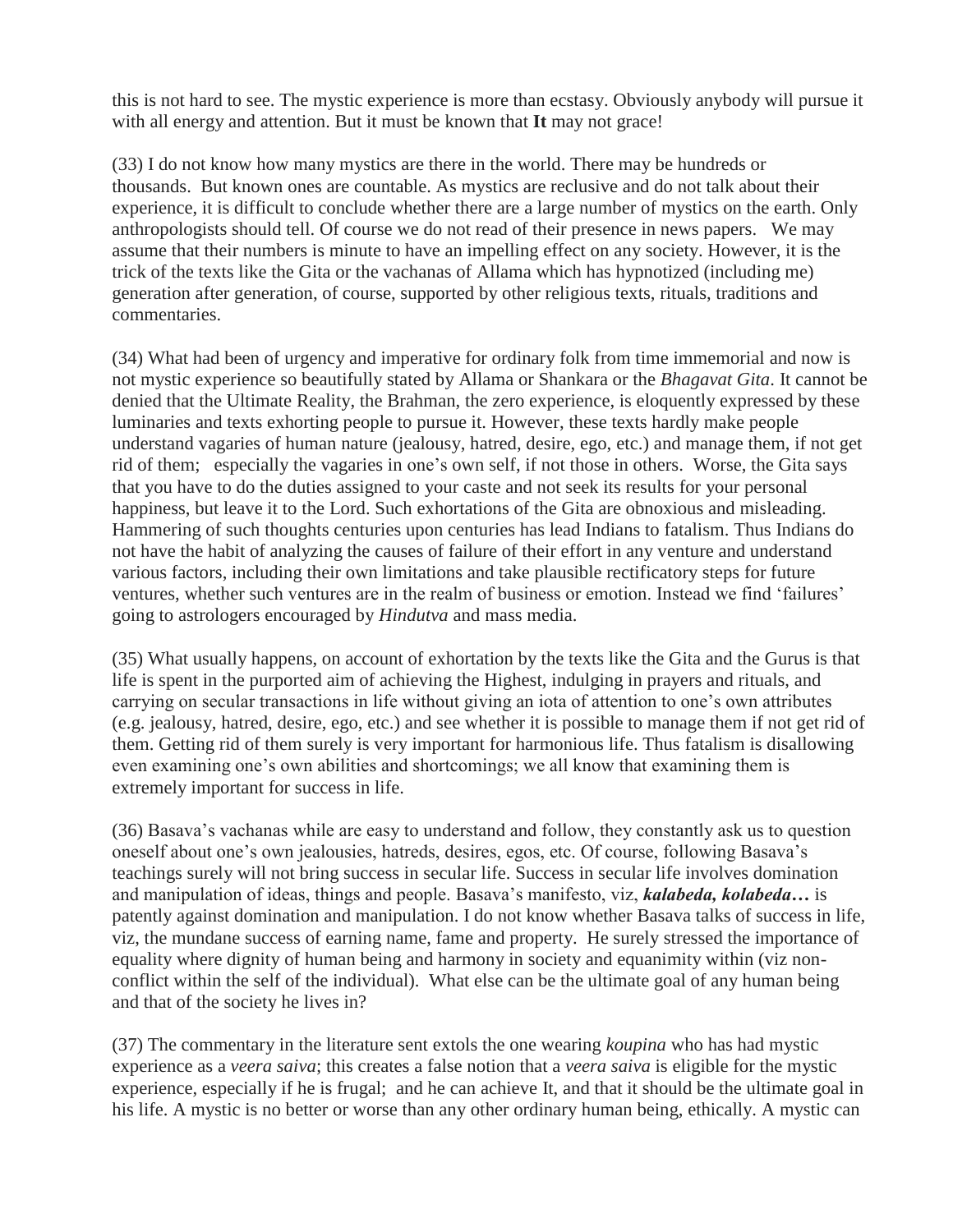be as jealous, as egoistic, as humane, and as affectionate as any other ordinary human being who is neither educated nor knowledgeable. In fact we find it is the educated and knowledgeable with their cunning manipulate, dominate and subjugate others for accumulation of power and property. It is their knowledge and education which enables them and enhances their ability to articulate to make fool of others.

(38) The last sentence of the second Para says that what *veera saiva* can achieve is not the opinion of those learned in the *shastras*, but that of those who have self-knowledge. This brings us to discuss about self-knowledge. We know what is knowledge, but what is self? The Oxford dictionary defines self as a person's essential being that distinguishes them from others, especially considered as the object of introspection or reflexive action; a person's particular nature or personality.

(39) The meaning of the word self can further be expanded thus. We learn about the properties of elements like oxygen, hydrogen in chemistry. So does man (woman) has properties like hatred, love, affection, care, jealousy, etc. The individual and his self may be having all of these in a certain proportion which is unique to the individual, emanating in certain proportions to different situations, depending upon how he perceives it and how and to what extent it adversely or favorably affects him, which again is related to the pleasure principle. Let us say that the self is a container, which contains everything that man thinks feels and acts (including inactions). Actions and inactions are a result of thinking and feeling. Shall we say that intensity of thoughts and feelings (viz, care, affection, love, jealousy, hatred, fear, death, etc) on various occasions and their accumulation are part of the self?

(40) Further discussion on this takes us to difficult area of values, which we shall not discuss here. Now, how does such a complete knowledge of one's own self is going to help one in one's life? Such a knowledge of one's own self can be used to, as stated earlier, to manage one's characteristics, or elements, or properties (viz, jealousy, hatred, love, affection, care, fear, etc), if not to get rid of them to find harmony in one's own self and amongst others, or to create dissension amongst people and accumulate and retain power and pelf. Well known leaders (be they political, business or social) in history surely had had a comprehensive knowledge of their own selves. Modi and Gandhi are examples. Surely, they have used such knowledge about themselves to manipulate and dominate others, one through violence and another through non-violence.

(41) The third Para continues with the difficult questions of who am I, where did I come from. Answers to them surely are not necessary for a harmonious life. Such questions may be reserved for philosophers. The statement that there shall be removal of ignorance and spread of light in the mind and ultimate *Shivadarshana*, suggests that the mystic experience would occur to the *Veerasaiva*. It is needless to say that mystic experience is unimportant for leading a moral and harmonious life.

(42) The fourth Para says that *veera saiva* word does not represent a caste, a religion, or a tradition; it is Ultimate mystical experience; it is being in the state of That experience; it is having the awareness of the Ultimate Reality, i.e. the mystic experience and keeping it in the heart and such a person is a Brahmin. Even though the word Brahmin is derived from the word Brahman (i.e. **That**), they are two different things; one is a man of the highest caste and the other is an experience. Commentators tend to equate Brahmin and Brahman; in fact, a person who has the mystic experience regularly should rightly be called a Brahmin; but this is not case with Brahmins around us, who surely are not mystics, though some may pose as one; especially those knowledgeable about the Vedas, Upanishads, etc.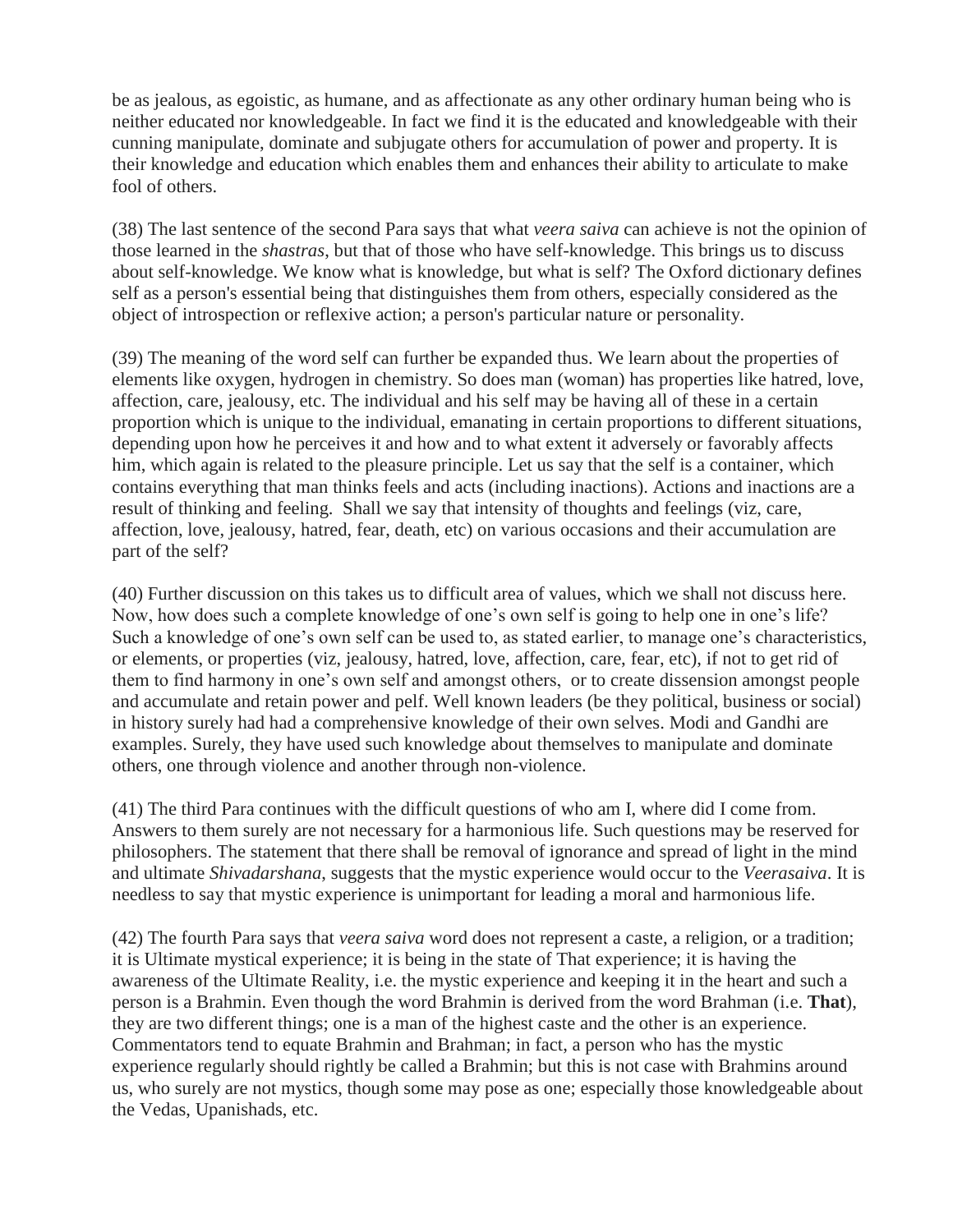(43) Ten to fifteen couplets in Sanskrit appearing after the commentary to stanza 16 talk about avoidance of *kama* (desire and its corollaries) and adherence of *vairagya*. I do not know whether Basava has given such a great importance for *vairagya* and avoidance of *kama*. He however says what he says in *"kalabeda, kolabeda,…."* and similar vachanas that are sufficient for leading a happy and harmonious life.

(44) Stanza 17 and its commentary: The words *"vidyaayaam"* (knowledge of **That**), *"ramathe"* (experiencing the *Ananda*),*"heyam mayam"* (e.g. *kama* and its corollaries), *"veeramaaheshawara"* (assigning the word *veera* for one who experiences That, which is patently wrong), *veera*, *"shivjeevaikaya mahavidyeyalli"* (immersed in the Brahman, immersed in That, immersed in the Lord) *"surya prabheya thejasside"* (there are certain texts which say that while one is experiencing the Brahman, It would appear brighter than 1000 suns), *"tatvamasi"* (Shankara's saying, you are That), etc. in the stanza and the commentary indicate what has already been said in the earlier stanzas and commentary. It eulogizes one who pursues **That** and warns that one should not yield to mundane pleasures, i.e. *kama*.

(45) Stanza 18 and its commentary: The stanza clearly puts the Vedas at the top and says that one who immerses himself in the knowledge of the Vedas and whatever originates from it is a *veera*. This surely vindicates what **S.M. Jamadara** has said in his article published in the Prajavani; whereas Basava goes directly against the Vedas. We should not forget that Basava was born a Brahmin. He denounced and renounced *Brahminism* and wanted people to come out of the Hinduism which accords top priority to caste system. It will be in the fitness of things if the people who are vying for continuing the name of their caste or religion as *Veera Saiva* should discard whatever Basava says and get rid of the **Lingayat** name attached to their caste.

(46) The second one under stanza 19: It talks not about gaining knowledge but of the importance of conduct of *gnana yagna*. *Yagna* means sacrifice, sacrificial ceremony. Surely knowledge is more important than yagna. Who is gaining from *gnana yagna*, or for that matter from any *yagna*? It is the *Mahant* or the *purohit*, who is a Brahmin and not the one who has to expend his resources for conduct of the yagna. If this is not a trick of the Brahmins, whose else's is this?

(47) It may not be necessary to go into the rest of the literature, as the same are repetition of what is already discussed.

(48) Conclusion: Basava's teaching came at a time when slavery and bonded labour was a norm and it was the privilege of the wealthy. Like now the wealthy then utilized every idea, every tradition, every custom, every religious precept, which was favourable to them to remain in the privileged position. The central locus of Hinduism is That and pursuit of That, which has been pushed under the carpet. Instead the peripherals of Hinduism, e.g., *Manusmriti* and its *varnashrma*, the *puranas* had been and is the main agenda. This gave and is giving immoral power to some subjugate others. Thus people of Indian subcontinent have suffered for thousands of years and continue to suffer indignity and inequality.

(49) We may not find now the kind of slavery that was prevalent then. This change is not due to change of heart. It is primarily due to fight of the vulnerable generally lead by idealistic and capable men bringing newer institutions like judiciary, police, state, constitution, elections, etc. that has brought changes in behavior of the wealthy in addition to developments that has occurred on